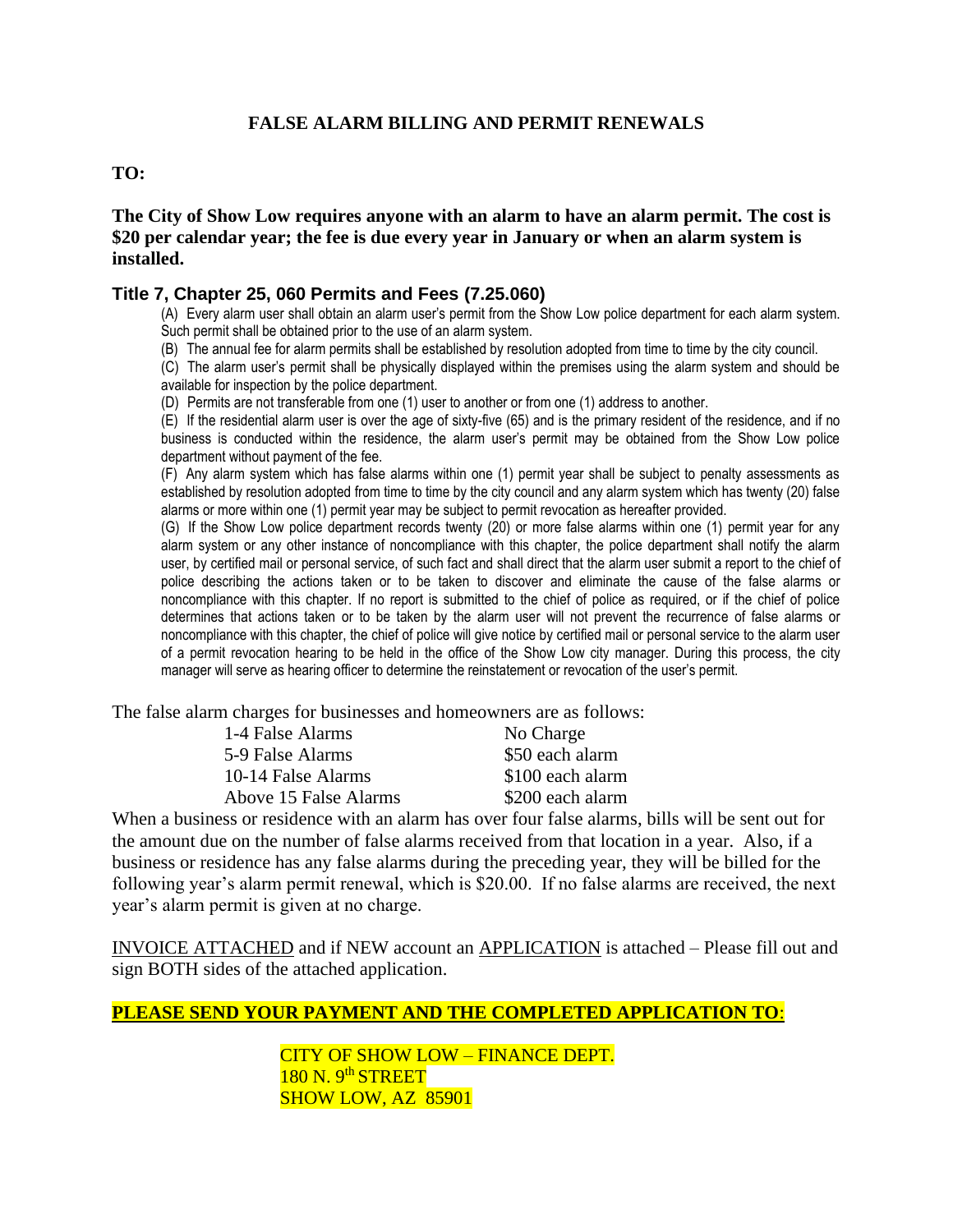SL Acct#\_\_\_\_\_\_\_

## **SHOW LOW POLICE DEPARTMENT**

# **RESIDENTIAL OR BUSINESS ALARM SYSTEM APPLICATION**

|                                                             | ARE YOU 65 OR OLDER AND ELIGIBLE TO BE EXEMPT FROM ANNUAL    |  |
|-------------------------------------------------------------|--------------------------------------------------------------|--|
| RENEWAL FEES: Yes No No                                     |                                                              |  |
| Is this alarm system monitored by some other than yourself? | $Yes$ No $No$                                                |  |
| If yes, furnish the following information:                  |                                                              |  |
|                                                             |                                                              |  |
|                                                             |                                                              |  |
| TELEPHONE NUMBER                                            | <u> 2000 - Jan Amerikaanse konstantinoplering (h. 1878).</u> |  |
|                                                             |                                                              |  |

Please list two (2) persons who have access to the business/residence in case of any alarm or an emergency:

| <b>NAME</b>        | <b>NAME</b>    |
|--------------------|----------------|
| <b>ADDRESS</b>     | <b>ADDRESS</b> |
| DAY PHONE          | DAY PHONE      |
| <b>NIGHT PHONE</b> | NIGHT PHONE    |

# **ANY CHANGE IN THE ABOVE NAMES MUST BE REPORTED TO THE POLICE DEPARTMENT IMMEDIATELY.**

#### **PLEASE BRING OR MAIL YOUR COMPLETED APPLICATION AND PAYMENT OF \$20.00 TO**:

 CITY OF SHOW LOW ATTN: FINANCE DEPT 180 N. 9TH ST. SHOW LOW, AZ 85901

#### SIGNATURE, ALARM OWNER DATE

#### **ALARM PERMIT WILL NOT BE ISSUED IF THE REVERSE SIDE OF THIS FORM IS NOT COMPLETED AND COMPLIED WITH.**

\_\_\_\_\_\_\_\_\_\_\_\_\_\_\_\_\_\_\_\_\_\_\_\_\_\_\_\_\_\_\_\_\_\_ \_\_\_\_\_\_\_\_\_\_\_\_\_\_\_\_\_\_\_\_\_\_\_\_\_\_\_\_\_\_\_\_\_\_\_

**OFFICE USE ONLY** Paid or Exempt Cash or Check #\_ **\_\_\_\_\_Copy to Lynn at Finance \_\_\_\_\_Copy to Dispatch \_\_\_\_\_Added to master list \_\_\_\_\_Added to mailing label list \_\_\_\_\_Added to alarm doc \_\_\_\_\_Mailed 20\_\_\_ permit.** Date: